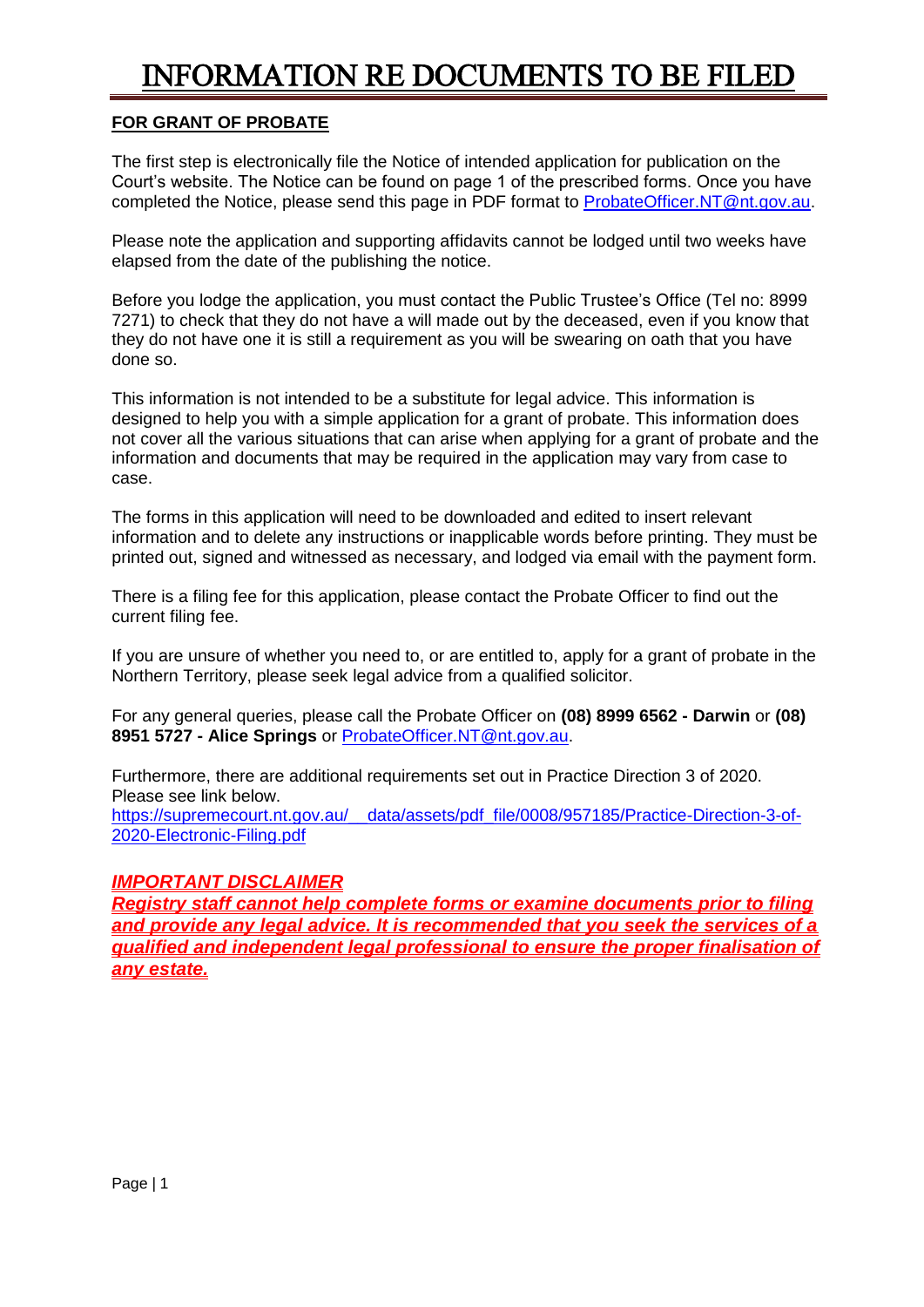# INFORMATION RE DOCUMENTS TO BE FILED

Please note the information below:

- Please ensure that retain the formatting of the prescribed form and print out the forms single sided on A4 paper.
- If the deceased died more than six months ago then an **Affidavit of Delay** will be required giving reasons for the delay.
- Affidavits are required to be signed in the presence of an authorised witness such as a Justice of the Peace or Commissioner for the Oaths.
- It is important to bear in mind that the particulars of the deceased shown in the death certificate and in the will must be compatible. For example if in the will the testator is shown as "Margaret Mary Smith of 7 Cavenagh Street Darwin, Clerical Assistant" and the death certificate shows "Maggie Smith of 10 Mitchell Street, Darwin, home duties" the heading on each document should reflect those differences as shown hereunder.

THE ESTATE of the late **MARGARET MARY SMITH** (also known as **MAGGIE SMITH**) late of 10 Mitchell Street, Darwin in the Northern Territory of Australia but formerly of 7 Cavenagh Street, Home Duties but formerly Clerical Assistant, deceased.

- The person applying for probate will be the executor(s) named in the original will. If the executor has changed their name or address after the will was executed (for example change of name by marriage), please include the following "MARY CITIZEN referred to in the will as MARY BEST of 1 Brown Street Darwin in the Northern Territory of Australia but formerly of 10 Little Street Campbell town in the State of New South Wales ".
- Please ensure that the Gross total value of assets is reflected in the Grant and Affidavit of Executor.
- Please note that the original will should never be taken apart for any reason such as photocopying. It must always remain intact. If the will has any signs of tampering or damage, e.g. staple holes, rust marks etc. Executor must file an Affidavit of Plight and condition addressing what has occurred with the will.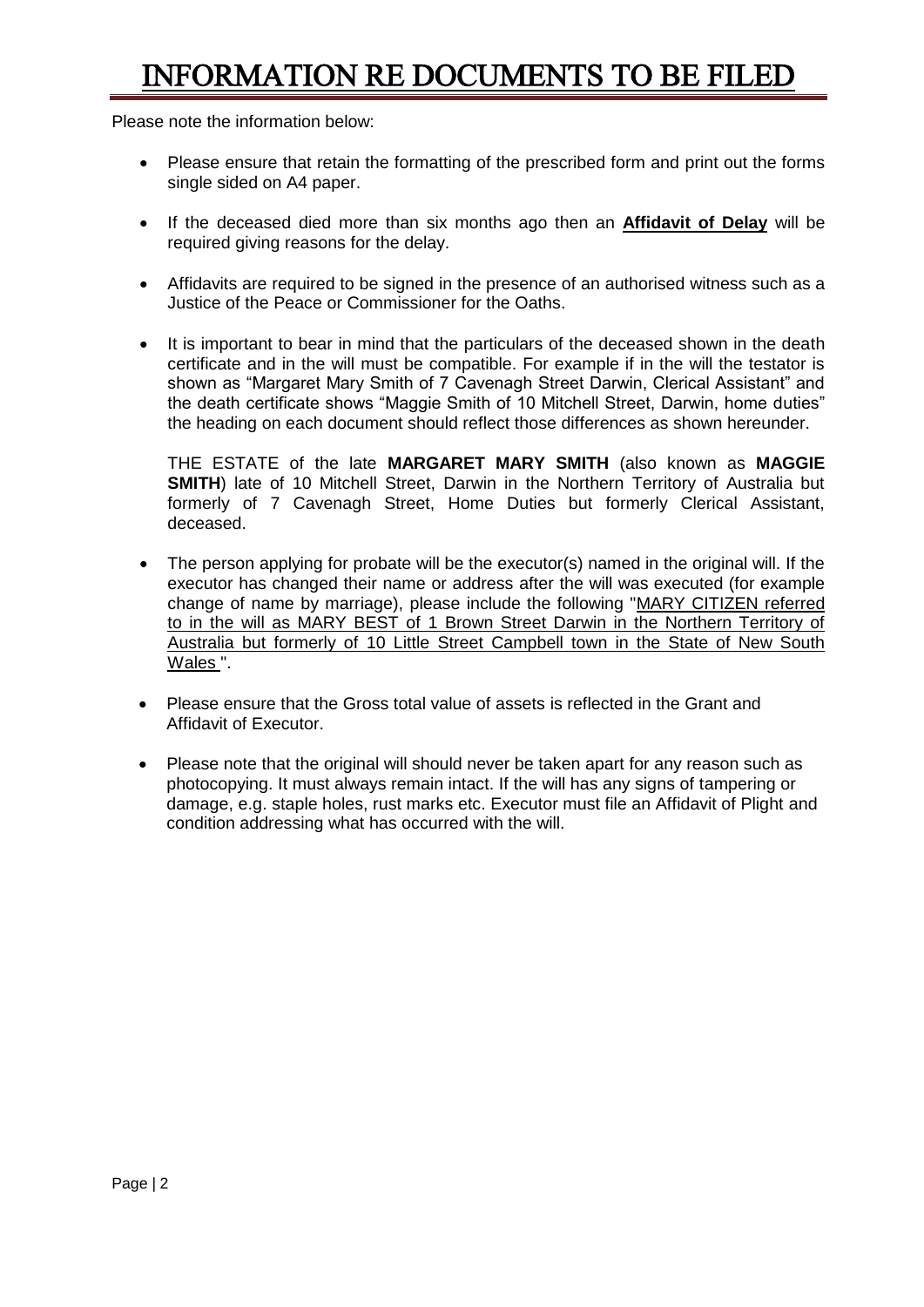# **THE DOCUMENTS TO BE FILED ARE**:

#### **APPLICATION**

## **THE ORIGINAL WILL**

- In addition to complying with the requirements under section 149 of the *Administration and Probate Act 1969*, an applicant must also electronically file a true copy of the original will when electronically submitting an application for a grant of probate or letters of administration with the will annexed.
- The applicant and witness to the affidavits must sign in the margin of each page.

#### **AFFIDAVIT OF LEGAL PRACTITIONER**

Pursuant to Practice Direction 3 of 2020, Part 7, No.37, Despite whether an original will is produced or not produced with an application for a grant of probate or letters of administration with the will annexed, the applicant must file an affidavit of a legal practitioner deposing that the legal practitioner has carefully examined the will and has not detected anything that might indicate any of the following:

- 1. tampering with the will;
- 2. an attempt by a testator to vary the will;
- 3. that the will has otherwise not been validly executed;
- 4. that the will is not valid;
- 5. any other matter which requires production of the original will.

As the examination is conducted by the legal practitioner, this affidavit should be drafted by the legal practitioner.

#### **AFFIDAVIT OF DEATH**

Please annex a true copy of the death certificate to this affidavit.

NOTE: If the deceased was by known by a different name this must be referenced throughout application including the Notice. The "also known as" name can be found on the back page of the death certificate.

Please listed as follows eg. "JOHN SMITH also known as JOHNNY SMITH".

## **AFFIDAVIT OF EXECUTOR**

## **AFFIDAVIT OF IDENTITY**

## **AFFIDAVIT OF ASSETS AND LIABILITES**

In the Inventory of Property you must disclose full details of assets/liabilities of the estate. For example:

- Properties List the address;
- Details of Bank Accounts: name of bank, account number and branch;
- Insurance/Superannuation: name of company/policy numbers;
- Shares: name of share, quantity and value;
- Motor Vehicles: make, model and registration number.

The amount of each asset/liability shall be stated in an affidavit filed or, if the amount is not known, an estimate of the amount shall be stated.